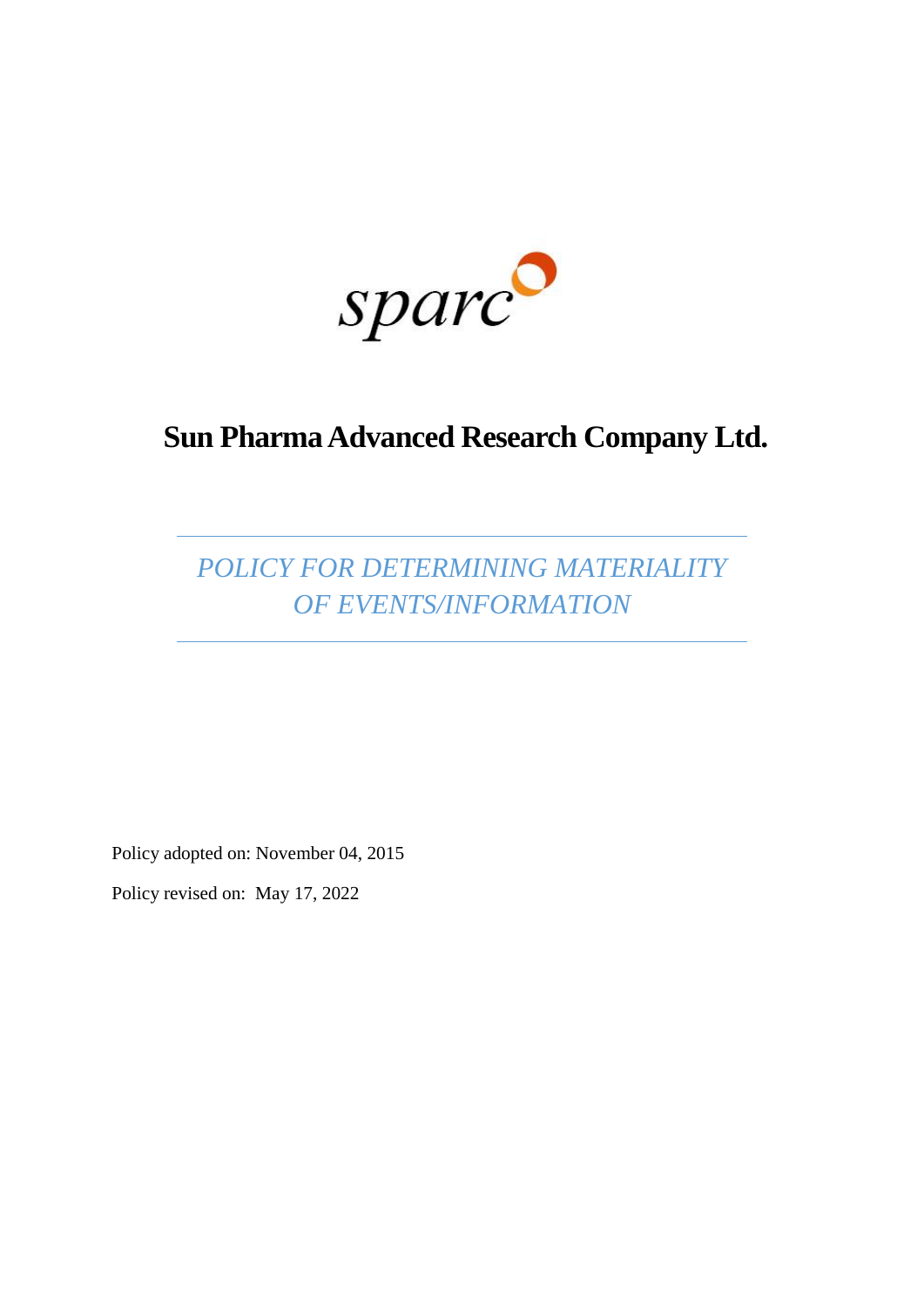## **I. SCOPE OF THE POLICY**

A. This policy (the **"Policy"**) is prepared in accordance with the requirements of the provisions of Regulation 30(4)(ii) of the SEBI (Listing Obligations and Disclosure Requirements) Regulations, 2015 **("Listing Regulations")**. The Board of Directors **("Board")** of Sun Pharma Advanced Research Company Limited **("Company")** has adopted this policy, for determination of materiality of events/information in order to enable the Company to broadly classify, categorize and promptly disclose to the stock exchanges material events/information, in accordance with the Listing Regulations.

## **II. OBJECTIVE OF THE POLICY**

- A. The Company believes in principles of fair disclosure and transparency and recognises that timely disclosure of relevant information to the shareholders of the Company is important to protect the interests of shareholders of the Company.
- B. The Policy on the determination of materiality of events/Information, as required under 30 (4) (ii) of the Listing Regulations is laid down to express the policy of the Company for identification/determination of material events/information which require prompt disclosure to the Stock Exchanges in accordance with the Listing Regulations.
- C. This Policy may be amended at any time by the Board of Directors ("the Board") of the Company and is subject to further guidance from SEBI or amendments to or reenactment of Regulations.

## **III. RELEVANT REGULATIONS**

- A. Schedule III PART A (A), Schedule III PART B, Schedule III PART C and Schedule III(D) of the Listing Regulations prescribe a list of events which are deemed to be material events and are required to be disclosed by the Company promptly to the shareholders through the stock exchange by the Company within the prescribed time.
- B. Schedule III PART A (B) of the Listing Regulations specifies the list of events which may or may not be material to the Company and for which the Company has to apply the guidelines for materiality as specified in Regulation 30(4) in order to determine whether the event is material.
- C. Regulation 30(4) reads as follows

*"(4) (i) The listed entity shall consider the following criteria for determination of materiality of events/ information:*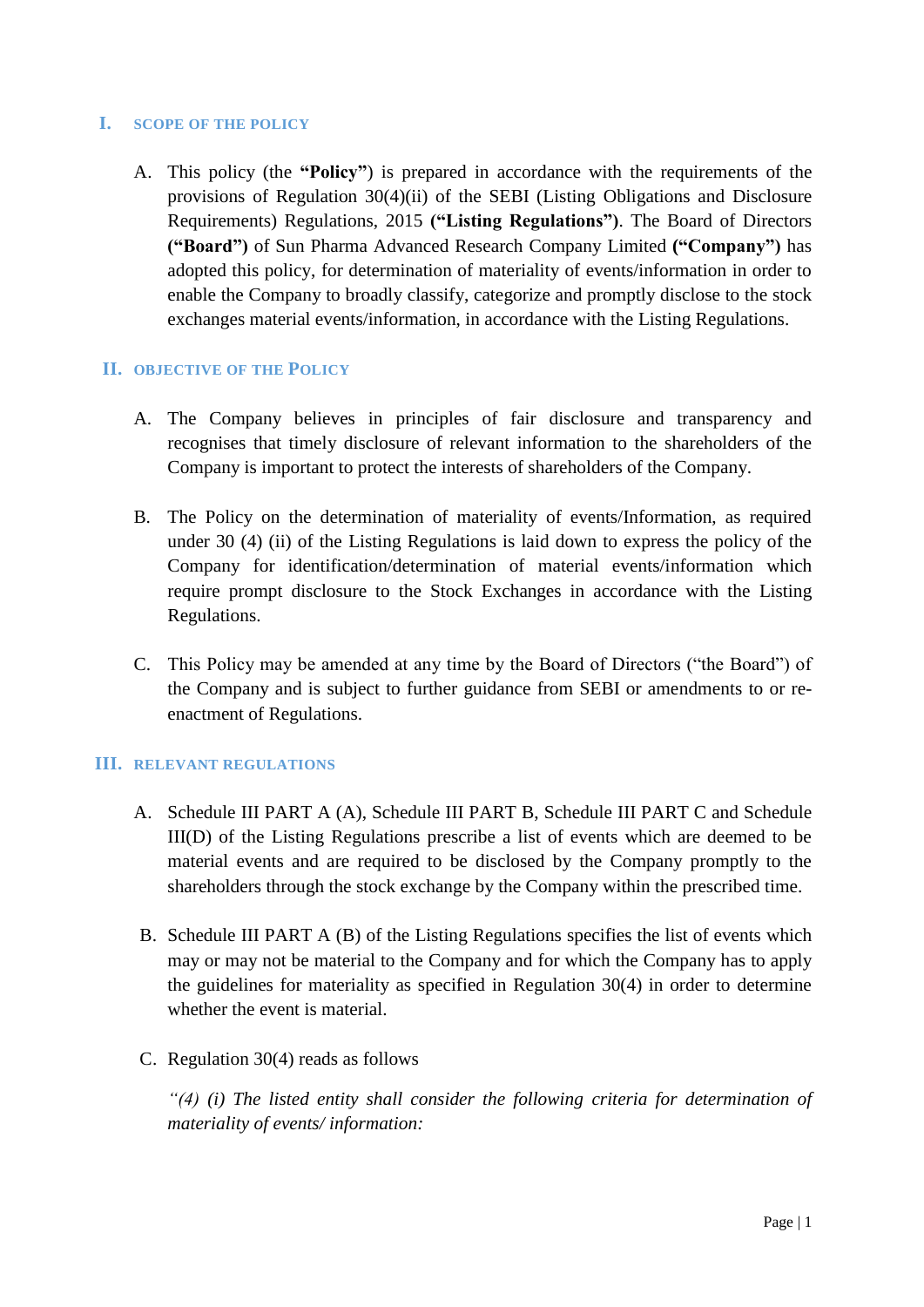*(a)the omission of an event or information, which is likely to result in discontinuity or alteration of event or information already available publicly; or* 

*(b)the omission of an event or information is likely to result in significant market reaction if the said omission came to light at a later date;*

*(c)In case where the criteria specified in sub-clauses (a) and (b) are not applicable, an event/information may be treated as being material if in the opinion of the board of directors of listed entity, the event/ information is considered material.*

*(ii) The listed entity shall frame a policy for determination of materiality, based on criteria specified in this sub-regulation, duly approved by its board of directors, which shall be disclosed on its website."*

D. Chapter II, Regulation 4(3) of the Listing Regulation specifies that in the event of any conflict between the principles specified in the regulation and relevant Listing Regulation, principles provided in Regulation 4(3) shall prevail.

*"Chapter II, Regulation 4(3),*

*(3) In case of any ambiguity or incongruity between the principles and relevant regulations, the principles specified in this Chapter shall prevail."* 

## **IV. POLICY STATEMENT**

- A. The Company through this policy intends to determine whether an event or information is material or not in the following manner;
	- a. Step 1: Classifying the information or event as i) Having an immediate or likely monetary impact ("**Monetary Events/Information**") or ii) Not having any immediate or likely monetary impact ("**Non-monetary Events/Information**").
	- b. Step 2: For **Monetary Events/Information** if the total monetary impact of the event/information on the either the assets, liabilities, expenses or turnover of the Company during the current financial year, exceeds; **10% (ten percent) of the annual consolidated revenues or 10% (ten percent) of the consolidated net worth, whichever is higher,** of the audited financial statements of the Company of the immediately preceding financial year, then such event shall be classified as material event and shall be promptly disclosed to the stock exchanges, within a period not exceeding 24 hours, and shall be simultaneously uploaded on the website of the Company.
	- c. Step 3: For **Non-Monetary Events/Information** that, i) have a bearing on the performance/operation of the Company or ii) which is considered to be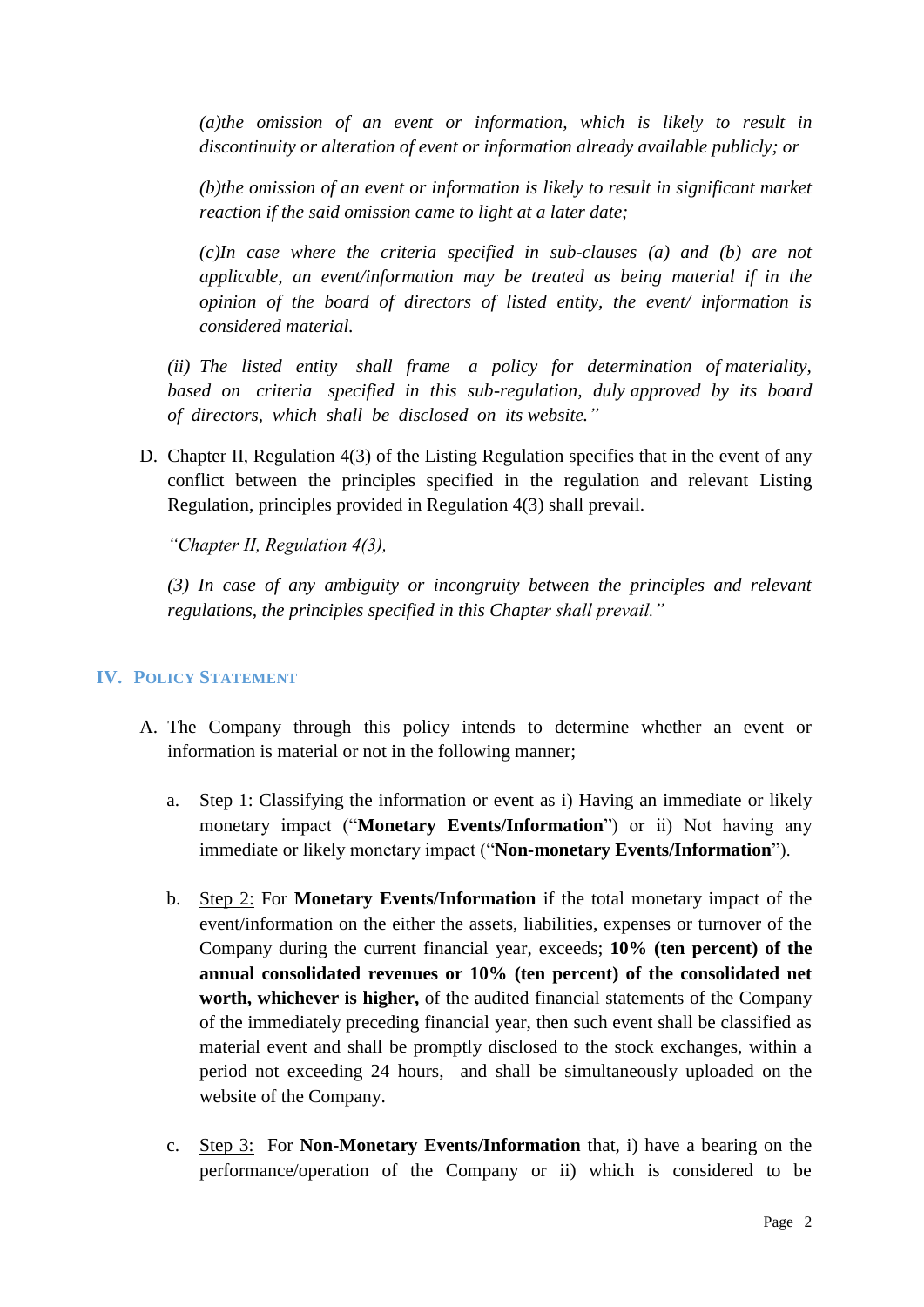unpublished price sensitive information [as per the SEBI (Prohibition of Insider Trading) Regulations, 2015] or iii) may affect payment of interest or dividend on non-convertible preference shares/ debentures or redemption of non-convertible debt securities or redeemable preference shares or repayment of secured/ unsecured borrowings, if any, of the Company shall be evaluated by the KMPs for disclosure. The KMPs shall evaluate the information based on the criteria as provided in regulation 30(4).

- B. The Company shall disclose all events or information with respect to subsidiaries, if any, which are material for the Company.
- C. Nothing in this Policy is intended to restrict the Company from voluntarily disclosing any additional information and the KMPs are severally authorised to disclose additional information as may be considered important by the KMPs for disclosure to the shareholders in compliance with the 'Principles governing disclosure obligation' under Chapter II of the SEBI (Listing Obligation and Disclosure Requirements) Regulations, 2015

## **V. GUIDANCE ON OCCURRENCE OF EVENT / AVAILABILITY OF INFORMATION**

- A. The timing of occurrence of an event and/or availability of information has to be decided on a case to case basis.
- B. In case of natural calamities, disruptions etc. the events/ information can be said to have occurred when the Company becomes aware of the information.
- C. In matters which would depend on the stage of discussion, negotiation or approval, the events/information can be said to have occurred upon receipt of approval by the Board of Directors or after receipt of approval of the Board of Directors and shareholders, as the case may be.

## **VI. IMPLEMENTATION AND MONITORING**

- A. All the Key Managerial Personnels (KMPs) of the Company are jointly and/or severally authorized by the Board to decide whether any event or information is material and for the purposes of making disclosures to the stock exchanges and on the website of the Company.
- B. The KMPs are authorised to, sign the disclosures to be sent to the Stock Exchanges and arrange to upload on the website for the purposes of fulfilling the obligations under the Listing Regulations.

## **VII. CHANGE MANAGEMENT**

The Board may amend or modify this Policy in whole or in part, at any time.